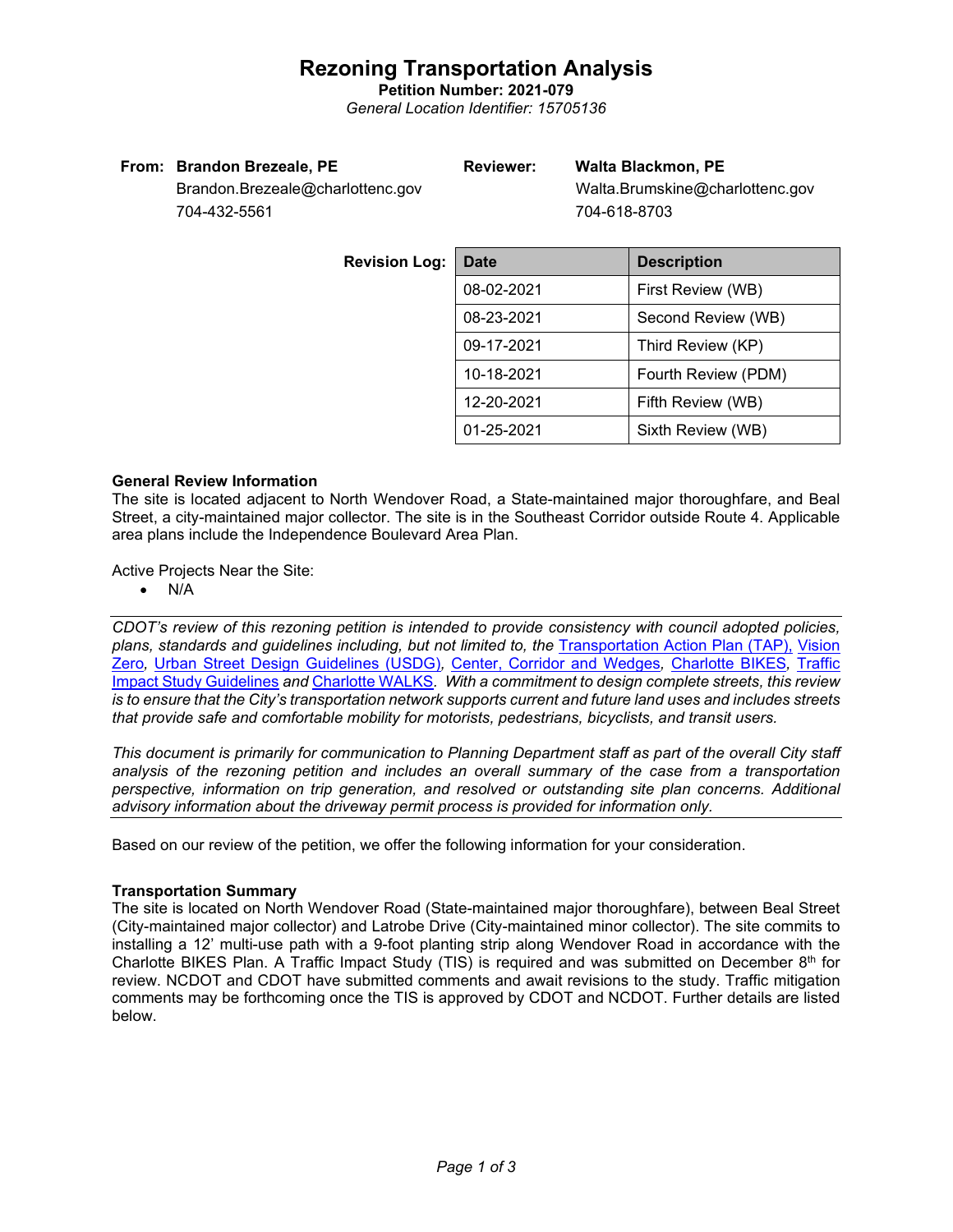# **Rezoning Transportation Analysis**

**Petition Number: 2021-079** *General Location Identifier: 15705136*

**Trip Generation**

| <b>Scenario</b>     | <b>Land Use</b>       | <b>Intensity</b> | <b>Trip Generation</b><br>(vehicle trips/day) | <b>Source</b>        |
|---------------------|-----------------------|------------------|-----------------------------------------------|----------------------|
| <b>Existing Use</b> | Retail                | 80,222 SF        | 5,350                                         | Tax Record           |
| <b>Entitled Use</b> | Retail                | 77,550 SF        | 5,060                                         | RZ 1990-056          |
|                     | Retail                | 142,667 SF       |                                               |                      |
| Proposed Use        | Drive-thru Restaurant | 3,500 SF         | 11,190                                        | Site Plan: 1/14/2022 |
|                     | Drive-thru Restaurant | 4,000 SF         |                                               |                      |

#### **Provide comments to the specified comments below.**

#### **Outstanding Issues Strikethrough = Resolved**

- 1. **Curbline:** The proposed zoning district has a setback measured from back of the existing or proposed future curbline.
	- a. **North Wendover Road:** The future location of curb and gutter is in its existing location.

Label and dimension the curb and gutter from the centerline for each road on the site plan.

#### 2. **Traffic Study:**

A Traffic Impact Study is necessary for the complete review of this petition due to the site generating more than 2,500 daily trips.

Staff will receive the petition and begin review, but the public hearing will not be scheduled until the TIS is approved to allow for the minimum time necessary for CDOT to review the study and reach agreement with the petitioner on the required transportation commitments. *Any agreed upon commitments shall be included on the last site plan submitted no fewer than 4 weeks prior to the public hearing.* Therefore, additional traffic mitigation comments may be forthcoming once the TIS is approved by CDOT (and NCDOT).

- 3. Revise site plan and conditional note(s) to commit to dedicate 50' right-of-way from the road centerline. The site plan shall label and dimension the right-of-way from the road centerline.
- 4. **Outstanding Comment from 08-02-2021:** Site plan and conditional note(s) revisions are needed to commit to installing a 12' multi-use path with an 8' planting strip along the site's frontage of Wendover Road to meet the Charlotte BIKES Policy.
- 5. Revise site plan to adequately depict the existing Pedestrian Hybrid Beacon (PHB) to remain on Wendover Road.
- 6. Revise site plan and conditional note(s) to commit to provide convenient pedestrian access from the PHB into the site without crossing the drive thru.
- 7. Add a site plan note specifying dedication and fee simple conveyance of all rights-of-way to the City before the site's first building certificate of occupancy is issued.
- 8. Add a site plan note specifying that all transportation improvements will be approved and constructed before the site's first building certificate of occupancy is issued. The petitioner may phase transportation improvements if said improvements and phasing are explicitly described in site plan notes.